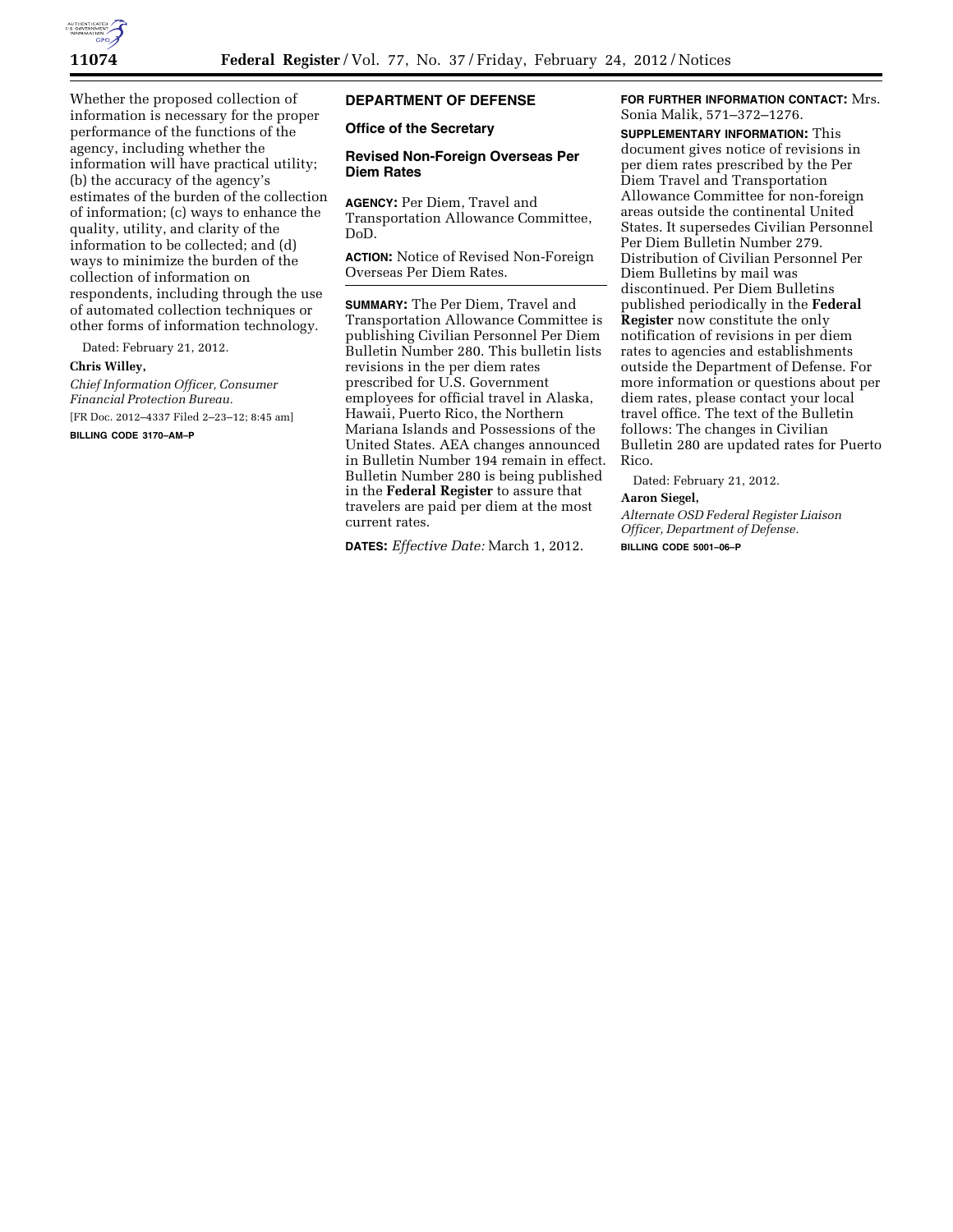Maximum Per Diem Rates for official travel in Alaska, Hawaii, the Commonwealths of Puerto Rico and the Northern Islands and Possessions of the United States by Federal Government civilian employees.

| LOCALITY                 | MAXIMUM<br>LODGING<br><b>AMOUNT</b><br>(A) | <b>MEALS AND</b><br>INCIDENTALS<br><b>RATE</b><br>$+$<br>$=$<br>(B) | MAXIMUM<br>PER DIEM<br>RATE<br>(C) | EFFECTIVE<br><b>DATE</b> |
|--------------------------|--------------------------------------------|---------------------------------------------------------------------|------------------------------------|--------------------------|
| <b>ALASKA</b>            |                                            |                                                                     |                                    |                          |
| [OTHER]                  |                                            |                                                                     |                                    |                          |
| $01/01 - 12/31$          | 110                                        | 105                                                                 | 215                                | 2/1/2012                 |
| ADAK                     |                                            |                                                                     |                                    |                          |
| $01/01 - 12/31$          | 120                                        | 79                                                                  | 199                                | 7/1/2003                 |
| ANCHORAGE [INCL NAV RES] |                                            |                                                                     |                                    |                          |
| $05/16 - 09/30$          | 181                                        | 104                                                                 | 285                                | 2/1/2012                 |
| $10/01 - 05/15$          | 99                                         | 96                                                                  | 195                                | 2/1/2012                 |
| <b>BARROW</b>            |                                            |                                                                     |                                    |                          |
| $01/01 - 12/31$          | 159                                        | 95                                                                  | 254                                | 10/1/2002                |
| <b>BETHEL</b>            |                                            |                                                                     |                                    |                          |
| $01/01 - 12/31$          | 157                                        | 99                                                                  | 256                                | 7/1/2011                 |
| <b>BETTLES</b>           |                                            |                                                                     |                                    |                          |
| $01/01 - 12/31$          | 135                                        | 62                                                                  | 197                                | 10/1/2004                |
| CLEAR AB                 |                                            |                                                                     |                                    |                          |
| $01/01 - 12/31$          | 90                                         | 82                                                                  | 172                                | 10/1/2006                |
| COLDFOOT                 |                                            |                                                                     |                                    |                          |
| $01/01 - 12/31$          | 165                                        | 70                                                                  | 235                                | 10/1/2006                |
| COPPER CENTER            |                                            |                                                                     |                                    |                          |
| $09/16 - 05/14$          | 99                                         | 95                                                                  | 194                                | 2/1/2012                 |
| $05/15 - 09/15$          | 149                                        | 99                                                                  | 248                                | 2/1/2012                 |
| CORDOVA                  |                                            |                                                                     |                                    |                          |
| $01/01 - 12/31$          | 95                                         | 109                                                                 | 204                                | 2/1/2012                 |
| CRAIG                    |                                            |                                                                     |                                    |                          |
| $10/01 - 04/30$          | 99                                         | 78                                                                  | 177                                | 11/1/2011                |
| $05/01 - 09/30$          | 129                                        | 81                                                                  | 210                                | 11/1/2011                |
| DELTA JUNCTION           |                                            |                                                                     |                                    |                          |
| $01/01 - 12/31$          | 129                                        | 62                                                                  | 191                                | 2/1/2012                 |
| DENALI NATIONAL PARK     |                                            |                                                                     |                                    |                          |
| $05/01 - 09/30$          | 159                                        | 101                                                                 | 260                                | 2/1/2012                 |
| $10/01 - 04/30$          | 89                                         | 94                                                                  | 183                                | 2/1/2012                 |

Page 1 of 9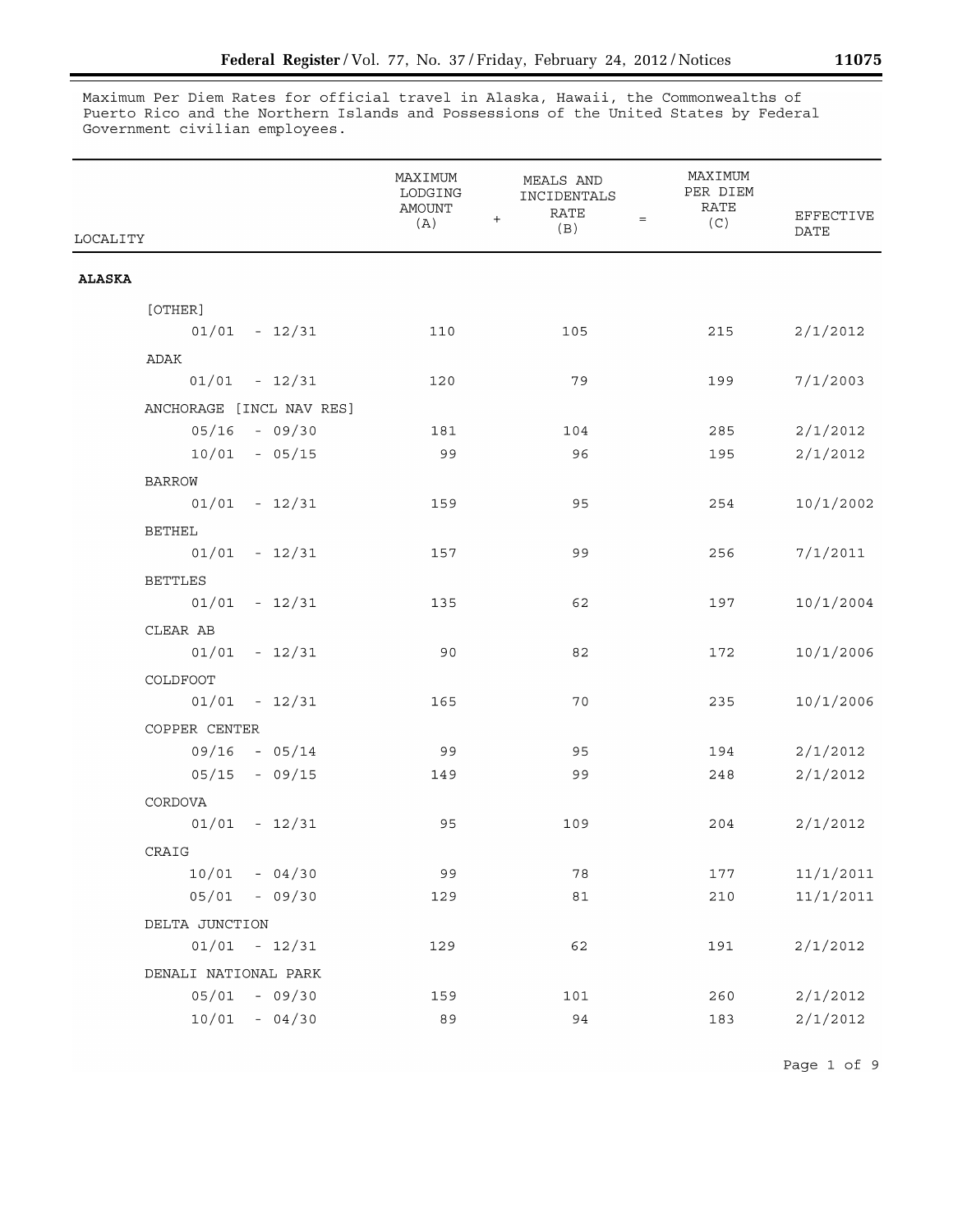E

|                       | MAXIMUM<br>LODGING<br><b>AMOUNT</b> | <b>MEALS AND</b><br>INCIDENTALS<br><b>RATE</b><br>$\ddot{}$<br>$=$ | MAXIMUM<br>PER DIEM<br><b>RATE</b> | EFFECTIVE |
|-----------------------|-------------------------------------|--------------------------------------------------------------------|------------------------------------|-----------|
| LOCALITY              | (A)                                 | (B)                                                                | (C)                                | DATE      |
| DILLINGHAM            |                                     |                                                                    |                                    |           |
| $05/15 - 10/15$       | 185                                 | 111                                                                | 296                                | 1/1/2011  |
| $10/16 - 05/14$       | 169                                 | 109                                                                | 278                                | 1/1/2011  |
| DUTCH HARBOR-UNALASKA |                                     |                                                                    |                                    |           |
| $01/01 - 12/31$       | 121                                 | 102                                                                | 223                                | 2/1/2012  |
| EARECKSON AIR STATION |                                     |                                                                    |                                    |           |
| $01/01 - 12/31$       | 90                                  | 77                                                                 | 167                                | 6/1/2007  |
| EIELSON AFB           |                                     |                                                                    |                                    |           |
| $09/16 - 05/14$       | 75                                  | 92                                                                 | 167                                | 2/1/2012  |
| $05/15 - 09/15$       | 175                                 | 102                                                                | 277                                | 2/1/2012  |
| ELFIN COVE            |                                     |                                                                    |                                    |           |
| $01/01 - 12/31$       | 175                                 | 46                                                                 | 221                                | 2/1/2012  |
| ELMENDORF AFB         |                                     |                                                                    |                                    |           |
| $05/16 - 09/30$       | 181                                 | 104                                                                | 285                                | 2/1/2012  |
| $10/01 - 05/15$       | 99                                  | 96                                                                 | 195                                | 2/1/2012  |
| FAIRBANKS             |                                     |                                                                    |                                    |           |
| $05/15 - 09/15$       | 175                                 | 102                                                                | 277                                | 2/1/2012  |
| $-05/14$<br>09/16     | 75                                  | 92                                                                 | 167                                | 2/1/2012  |
| FOOTLOOSE             |                                     |                                                                    |                                    |           |
| $01/01 - 12/31$       | 175                                 | 18                                                                 | 193                                | 10/1/2002 |
| FT. GREELY            |                                     |                                                                    |                                    |           |
| 01/01<br>$-12/31$     | 129                                 | 62                                                                 | 191                                | 2/1/2012  |
| FT. RICHARDSON        |                                     |                                                                    |                                    |           |
| $05/16 - 09/30$       | 181                                 | 104                                                                | 285                                | 2/1/2012  |
| $10/01 - 05/15$       | 99                                  | 96                                                                 | 195                                | 2/1/2012  |
| FT. WAINWRIGHT        |                                     |                                                                    |                                    |           |
| $05/15 - 09/15$       | 175                                 | 102                                                                | 277                                | 2/1/2012  |
| 09/16<br>$-05/14$     | 75                                  | 92                                                                 | 167                                | 2/1/2012  |
| GAMBELL               |                                     |                                                                    |                                    |           |
| 01/01<br>$-12/31$     | 105                                 | 39                                                                 | 144                                | 1/1/2011  |
| GLENNALLEN            |                                     |                                                                    |                                    |           |
| 05/15<br>$-09/15$     | 149                                 | 99                                                                 | 248                                | 2/1/2012  |
| $-05/14$<br>09/16     | 99                                  | 95                                                                 | 194                                | 2/1/2012  |
|                       |                                     |                                                                    |                                    |           |

HAINES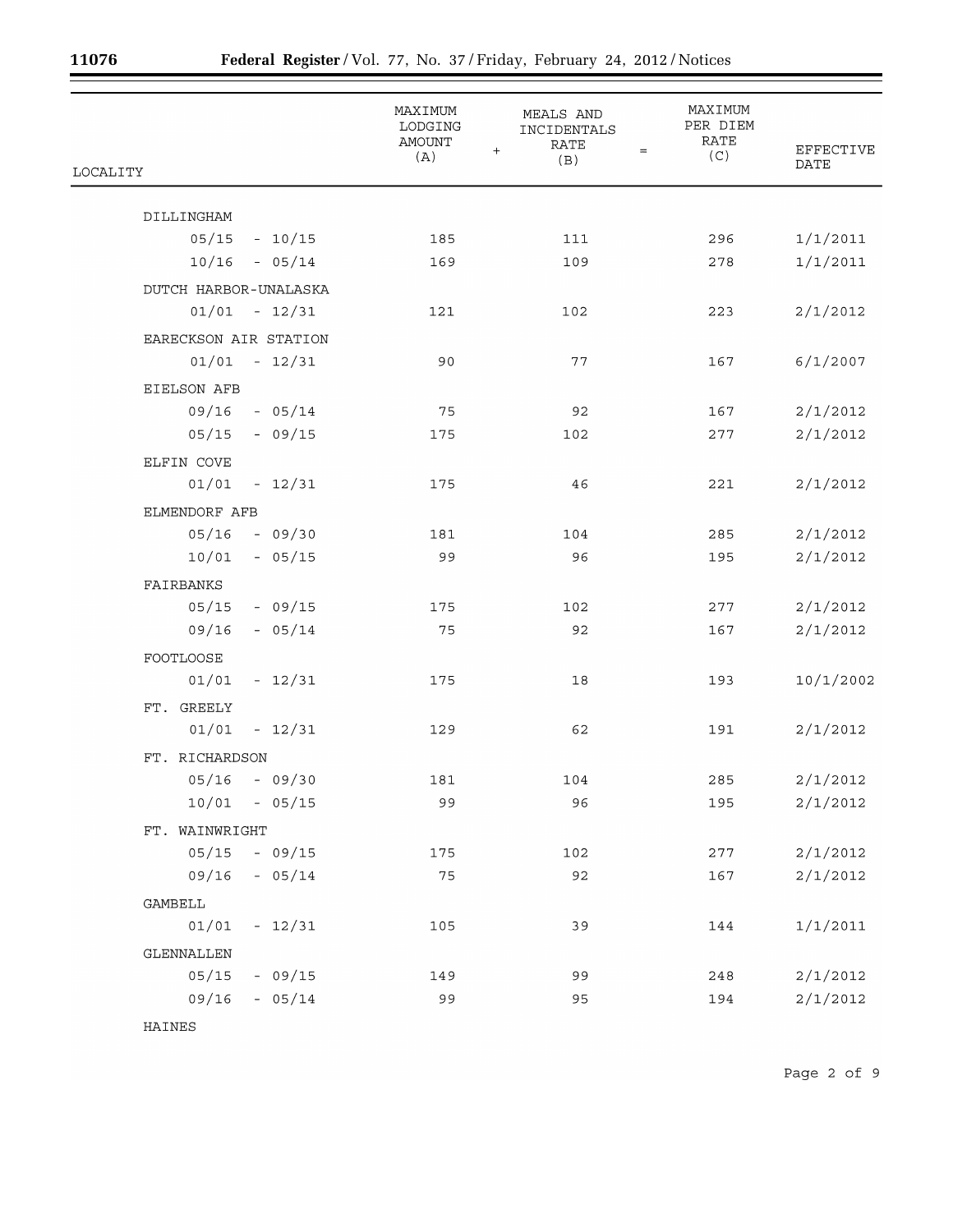|                   | MAXIMUM<br>LODGING<br><b>AMOUNT</b><br>(A) | MEALS AND<br>INCIDENTALS<br><b>RATE</b><br>$\ddot{}$<br>$\qquad \qquad =\qquad \qquad$ | MAXIMUM<br>PER DIEM<br>RATE<br>(C) | <b>EFFECTIVE</b> |
|-------------------|--------------------------------------------|----------------------------------------------------------------------------------------|------------------------------------|------------------|
| LOCALITY          |                                            | (B)                                                                                    |                                    | DATE             |
| 01/01<br>$-12/31$ | 107                                        | 101                                                                                    | 208                                | 1/1/2011         |
| HEALY             |                                            |                                                                                        |                                    |                  |
| 10/01<br>$-04/30$ | 89                                         | 94                                                                                     | 183                                | 2/1/2012         |
| 05/01<br>$-09/30$ | 159                                        | 101                                                                                    | 260                                | 2/1/2012         |
| HOMER             |                                            |                                                                                        |                                    |                  |
| 05/05<br>$-09/15$ | 79                                         | 108                                                                                    | 187                                | 2/1/2012         |
| 09/16<br>$-05/04$ | 167                                        | 117                                                                                    | 284                                | 2/1/2012         |
| JUNEAU            |                                            |                                                                                        |                                    |                  |
| 05/16<br>$-09/15$ | 149                                        | 104                                                                                    | 253                                | 2/1/2012         |
| 09/16<br>$-05/15$ | 135                                        | 103                                                                                    | 238                                | 2/1/2012         |
| KAKTOVIK          |                                            |                                                                                        |                                    |                  |
| $-12/31$<br>01/01 | 165                                        | 86                                                                                     | 251                                | 10/1/2002        |
| KAVIK CAMP        |                                            |                                                                                        |                                    |                  |
| 01/01<br>$-12/31$ | 150                                        | 69                                                                                     | 219                                | 10/1/2002        |
| KENAI-SOLDOTNA    |                                            |                                                                                        |                                    |                  |
| 09/01<br>$-04/30$ | 79                                         | 92                                                                                     | 171                                | 2/1/2012         |
| 05/01<br>$-08/31$ | 179                                        | 102                                                                                    | 281                                | 2/1/2012         |
| KENNICOTT         |                                            |                                                                                        |                                    |                  |
| 01/01<br>$-12/31$ | 175                                        | 111                                                                                    | 286                                | 2/1/2012         |
| KETCHIKAN         |                                            |                                                                                        |                                    |                  |
| 10/01<br>$-04/30$ | 140                                        | 97                                                                                     | 237                                | 2/1/2012         |
| 05/01<br>$-09/30$ | 99                                         | 94                                                                                     | 193                                | 2/1/2012         |
| KING SALMON       |                                            |                                                                                        |                                    |                  |
| 05/01<br>$-10/01$ | 225                                        | 91                                                                                     | 316                                | 10/1/2002        |
| $10/02 - 04/30$   | 125                                        | 81                                                                                     | 206                                | 10/1/2002        |
| KLAWOCK           |                                            |                                                                                        |                                    |                  |
| $05/01 - 09/30$   | 129                                        | 81                                                                                     | 210                                | 11/1/2011        |
| $10/01 - 04/30$   | 99                                         | 78                                                                                     | 177                                | 11/1/2011        |
| KODIAK            |                                            |                                                                                        |                                    |                  |
| $05/01 - 09/30$   | 152                                        | 93                                                                                     | 245                                | 2/1/2012         |
| $10/01 - 04/30$   | 100                                        | 88                                                                                     | 188                                | 2/1/2012         |
| KOTZEBUE          |                                            |                                                                                        |                                    |                  |
| $01/01 - 12/31$   | 219                                        | 115                                                                                    | 334                                | 2/1/2012         |
| KULIS AGS         |                                            |                                                                                        |                                    |                  |

Page 3 of 9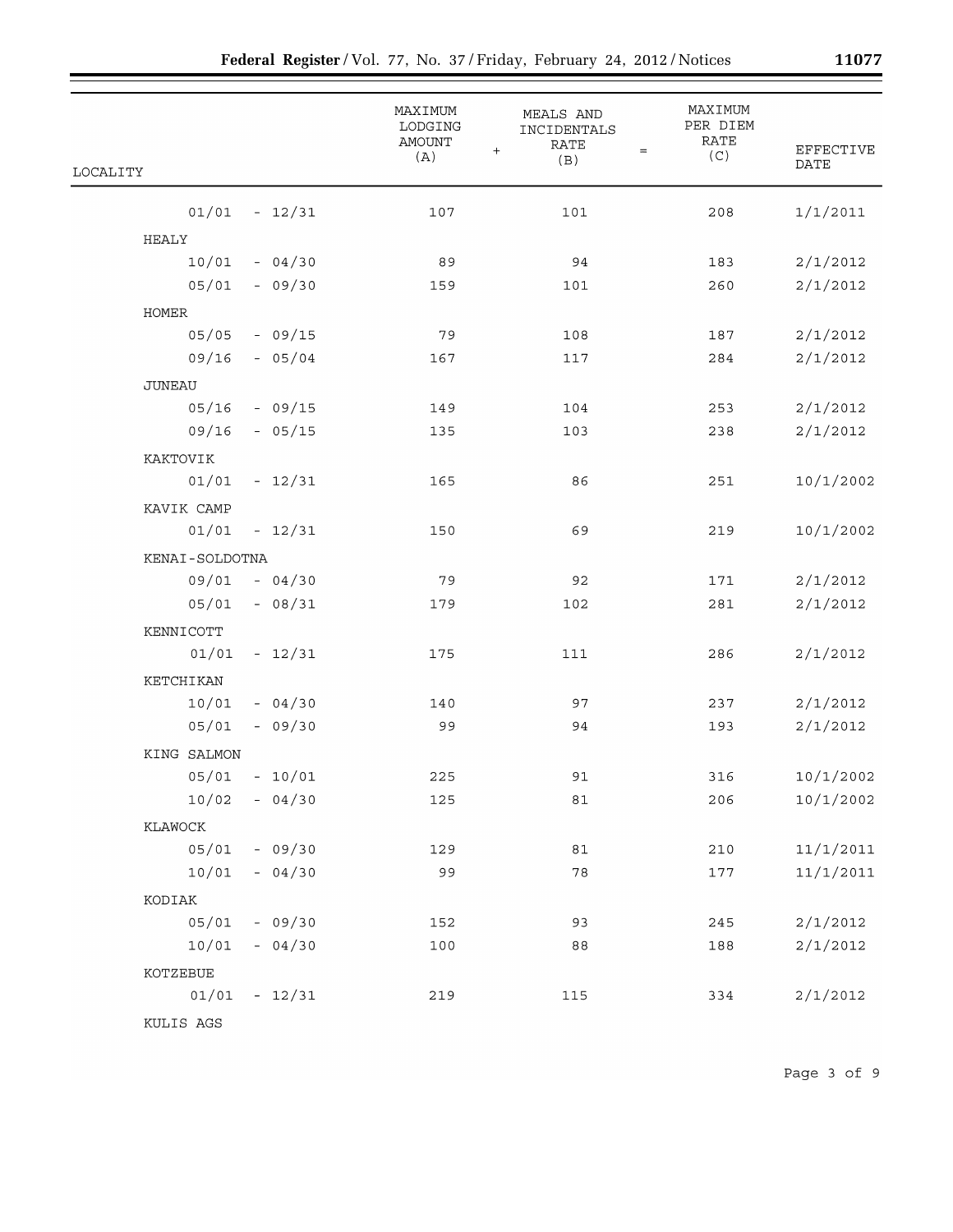Ξ

|                     | MAXIMUM<br>LODGING<br>AMOUNT | <b>MEALS AND</b><br>INCIDENTALS<br><b>RATE</b>     | MAXIMUM<br>PER DIEM<br>RATE |                                 |
|---------------------|------------------------------|----------------------------------------------------|-----------------------------|---------------------------------|
| LOCALITY            | (A)                          | $\ddot{}$<br>$\qquad \qquad =\qquad \qquad$<br>(B) | (C)                         | <b>EFFECTIVE</b><br><b>DATE</b> |
| $05/16 - 09/30$     | 181                          | 104                                                | 285                         | 2/1/2012                        |
| $10/01 - 05/15$     | 99                           | 96                                                 | 195                         | 2/1/2012                        |
| MCCARTHY            |                              |                                                    |                             |                                 |
| $01/01 - 12/31$     | 175                          | 111                                                | 286                         | 2/1/2012                        |
| MCGRATH             |                              |                                                    |                             |                                 |
| $01/01 - 12/31$     | 165                          | 69                                                 | 234                         | 10/1/2006                       |
| MURPHY DOME         |                              |                                                    |                             |                                 |
| $05/15 - 09/15$     | 175                          | 102                                                | 277                         | 2/1/2012                        |
| $09/16 - 05/14$     | 75                           | 92                                                 | 167                         | 2/1/2012                        |
| NOME                |                              |                                                    |                             |                                 |
| $01/01 - 12/31$     | 140                          | 132                                                | 272                         | 2/1/2012                        |
| NUIQSUT             |                              |                                                    |                             |                                 |
| $01/01 - 12/31$     | 180                          | 53                                                 | 233                         | 10/1/2002                       |
| PETERSBURG          |                              |                                                    |                             |                                 |
| $01/01 - 12/31$     | 110                          | 105                                                | 215                         | 2/1/2012                        |
| POINT HOPE          |                              |                                                    |                             |                                 |
| $01/01 - 12/31$     | 200                          | 49                                                 | 249                         | 1/1/2011                        |
| POINT LAY           |                              |                                                    |                             |                                 |
| $01/01 - 12/31$     | 225                          | 51                                                 | 276                         | 8/1/2011                        |
| PORT ALEXANDER      |                              |                                                    |                             |                                 |
| $01/01 - 12/31$     | 150                          | 43                                                 | 193                         | 8/1/2010                        |
| PORT ALSWORTH       |                              |                                                    |                             |                                 |
| $01/01 - 12/31$     | 135                          | 88                                                 | 223                         | 10/1/2002                       |
| PRUDHOE BAY         |                              |                                                    |                             |                                 |
| 01/01<br>$-12/31$   | 170                          | 68                                                 | 238                         | 1/1/2011                        |
| SELDOVIA            |                              |                                                    |                             |                                 |
| $-09/15$<br>05/05   | 79                           | 108                                                | 187                         | 2/1/2012                        |
| 09/16<br>$-05/04$   | 167                          | 117                                                | 284                         | 2/1/2012                        |
| SEWARD              |                              |                                                    |                             |                                 |
| 10/16<br>$-04/30$   | 85                           | 95                                                 | 180                         | 2/1/2012                        |
| 05/01<br>$-10/15$   | 172                          | 103                                                | 275                         | 2/1/2012                        |
| SITKA-MT. EDGECUMBE |                              |                                                    |                             |                                 |
| 10/01<br>$-04/30$   | 99                           | 90                                                 | 189                         | 2/1/2012                        |
| 05/01<br>$-09/30$   | 119                          | 92                                                 | 211                         | 2/1/2012                        |

Page 4 of 9

÷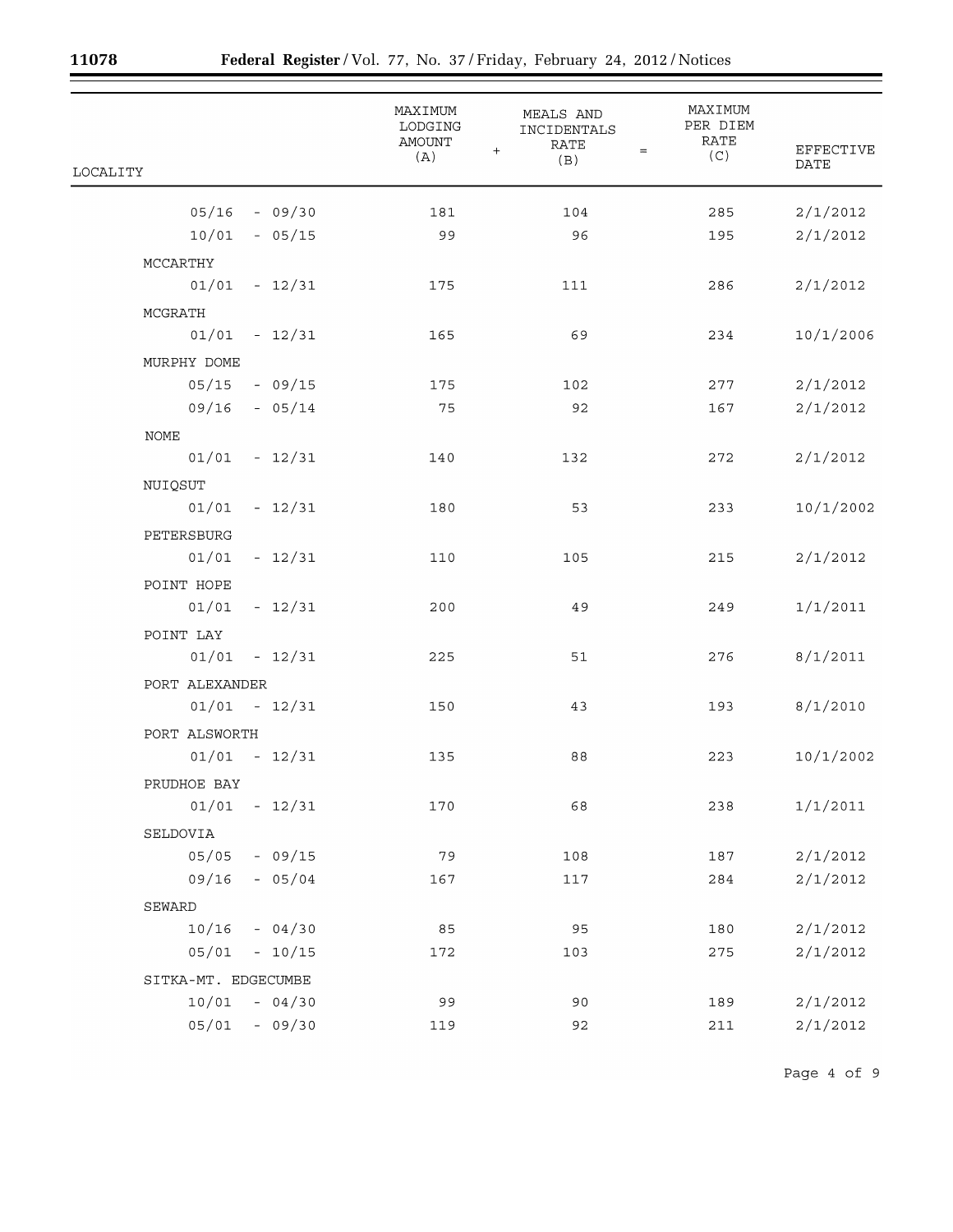|                   | MAXIMUM<br>LODGING<br>AMOUNT<br>(A) | MEALS AND<br>INCIDENTALS<br><b>RATE</b><br>$\ddot{}$<br>$\qquad \qquad =$<br>(B) | MAXIMUM<br>PER DIEM<br><b>RATE</b><br>(C) | <b>EFFECTIVE</b> |
|-------------------|-------------------------------------|----------------------------------------------------------------------------------|-------------------------------------------|------------------|
| <b>LOCALITY</b>   |                                     |                                                                                  |                                           | DATE             |
| SKAGWAY           |                                     |                                                                                  |                                           |                  |
| $05/01 - 09/30$   | 99                                  | 94                                                                               | 193                                       | 2/1/2012         |
| 10/01<br>$-04/30$ | 140                                 | 97                                                                               | 237                                       | 2/1/2012         |
| SLANA             |                                     |                                                                                  |                                           |                  |
| $05/01 - 09/30$   | 139                                 | 55                                                                               | 194                                       | 2/1/2005         |
| $10/01 - 04/30$   | 99                                  | 55                                                                               | 154                                       | 2/1/2005         |
| SPRUCE CAPE       |                                     |                                                                                  |                                           |                  |
| $10/01 - 04/30$   | 100                                 | 88                                                                               | 188                                       | 2/1/2012         |
| $05/01 - 09/30$   | 152                                 | 93                                                                               | 245                                       | 2/1/2012         |
| ST. GEORGE        |                                     |                                                                                  |                                           |                  |
| $01/01 - 12/31$   | 129                                 | 55                                                                               | 184                                       | 6/1/2004         |
| TALKEETNA         |                                     |                                                                                  |                                           |                  |
| $01/01 - 12/31$   | 100                                 | 89                                                                               | 189                                       | 10/1/2002        |
| TANANA            |                                     |                                                                                  |                                           |                  |
| $01/01 - 12/31$   | 140                                 | 132                                                                              | 272                                       | 2/1/2012         |
| TOK               |                                     |                                                                                  |                                           |                  |
| $05/15 - 09/30$   | 95                                  | 89                                                                               | 184                                       | 2/1/2012         |
| $10/01 - 05/14$   | 85                                  | 88                                                                               | 173                                       | 2/1/2012         |
| UMIAT             |                                     |                                                                                  |                                           |                  |
| $01/01 - 12/31$   | 350                                 | 64                                                                               | 414                                       | 2/1/2012         |
| VALDEZ            |                                     |                                                                                  |                                           |                  |
| $05/16 - 09/14$   | 159                                 | 89                                                                               | 248                                       | 2/1/2012         |
| 09/15<br>$-05/15$ | 119                                 | 85                                                                               | 204                                       | 2/1/2012         |
| WAINWRIGHT        |                                     |                                                                                  |                                           |                  |
| $01/01 - 12/31$   | 175                                 | 83                                                                               | 258                                       | 1/1/2011         |
| WASILLA           |                                     |                                                                                  |                                           |                  |
| $05/01 - 09/30$   | 153                                 | 90                                                                               | 243                                       | 2/1/2012         |
| $10/01 - 04/30$   | 89                                  | 84                                                                               | 173                                       | 2/1/2012         |
| WRANGELL          |                                     |                                                                                  |                                           |                  |
| $10/01 - 04/30$   | 140                                 | 97                                                                               | 237                                       | 2/1/2012         |
| $05/01 - 09/30$   | 99                                  | 94                                                                               | 193                                       | 2/1/2012         |
| YAKUTAT           |                                     |                                                                                  |                                           |                  |
| $01/01 - 12/31$   | 105                                 | 94                                                                               | 199                                       | 1/1/2011         |
| AMERICAN SAMOA    |                                     |                                                                                  |                                           |                  |

Page 5 of 9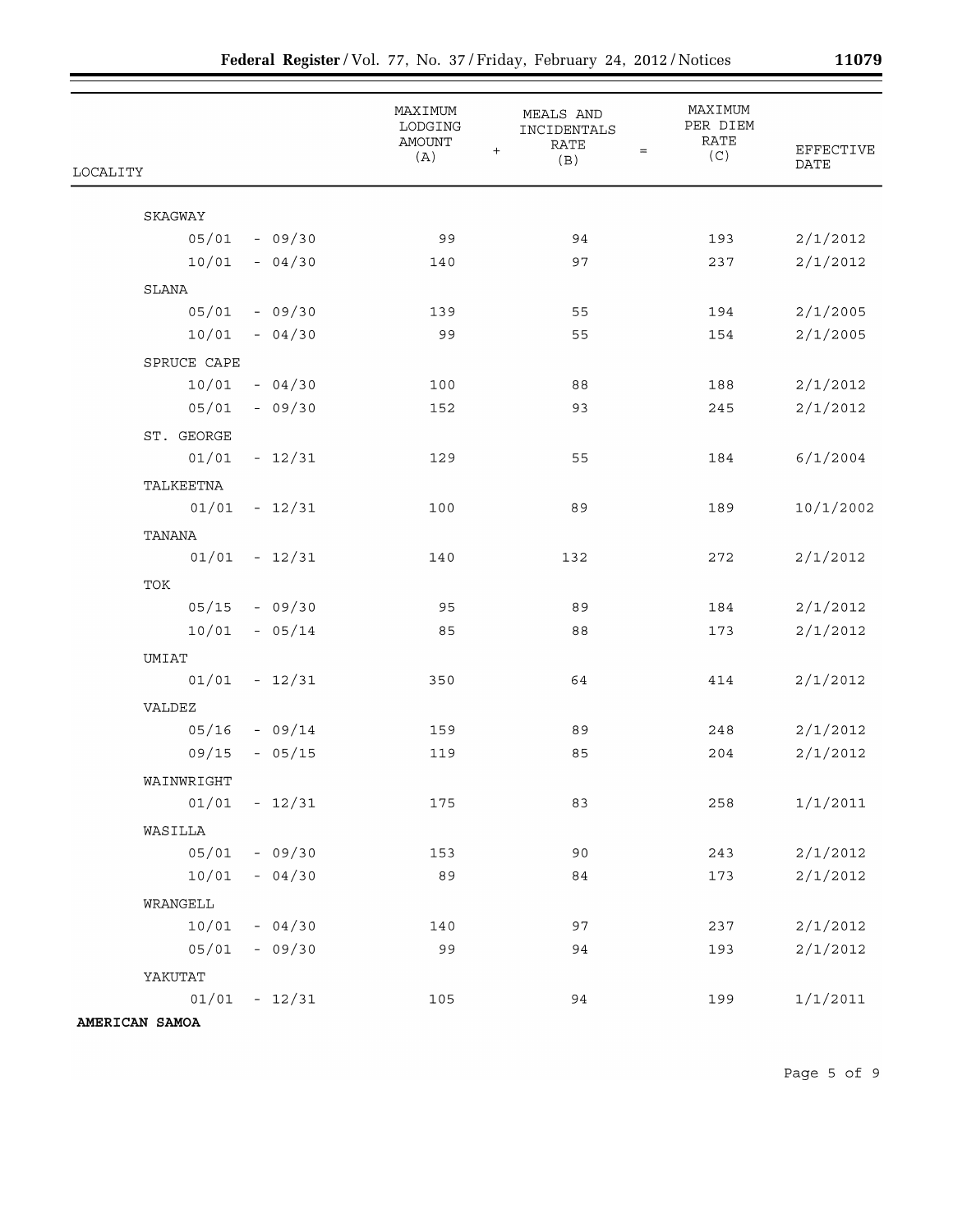$\equiv$ 

| LOCALITY      |                                  | MAXIMUM<br>LODGING<br>AMOUNT<br>(A) | MEALS AND<br>INCIDENTALS<br><b>RATE</b><br>$\ddot{}$<br>$=$<br>(B) | MAXIMUM<br>PER DIEM<br>RATE<br>(C) | EFFECTIVE<br>DATE |
|---------------|----------------------------------|-------------------------------------|--------------------------------------------------------------------|------------------------------------|-------------------|
|               | AMERICAN SAMOA                   |                                     |                                                                    |                                    |                   |
|               | $01/01 - 12/31$                  | 139                                 | 122                                                                | 261                                | 12/1/2010         |
| <b>GUAM</b>   |                                  |                                     |                                                                    |                                    |                   |
|               | GUAM (INCL ALL MIL INSTAL)       |                                     |                                                                    |                                    |                   |
|               | $01/01 - 12/31$                  | 159                                 | 86                                                                 | 245                                | 7/1/2011          |
| <b>HAWAII</b> |                                  |                                     |                                                                    |                                    |                   |
|               | [OTHER]                          |                                     |                                                                    |                                    |                   |
|               | $01/01 - 12/31$                  | 104                                 | 109                                                                | 213                                | 7/1/2011          |
|               | CAMP H M SMITH                   |                                     |                                                                    |                                    |                   |
|               | $01/01 - 12/31$                  | 177                                 | 116                                                                | 293                                | 7/1/2011          |
|               | EASTPAC NAVAL COMP TELE AREA     |                                     |                                                                    |                                    |                   |
|               | $01/01 - 12/31$                  | 177                                 | 116                                                                | 293                                | 7/1/2011          |
|               | FT. DERUSSEY                     |                                     |                                                                    |                                    |                   |
|               | $01/01 - 12/31$                  | 177                                 | 116                                                                | 293                                | 7/1/2011          |
|               | FT. SHAFTER                      |                                     |                                                                    |                                    |                   |
|               | $01/01 - 12/31$                  | 177                                 | 116                                                                | 293                                | 7/1/2011          |
|               | HICKAM AFB                       |                                     |                                                                    |                                    |                   |
|               | $01/01 - 12/31$                  | 177                                 | 116                                                                | 293                                | 7/1/2011          |
|               | HONOLULU                         |                                     |                                                                    |                                    |                   |
|               | $01/01 - 12/31$                  | 177                                 | 116                                                                | 293                                | 7/1/2011          |
|               | ISLE OF HAWAII: HILO             |                                     |                                                                    |                                    |                   |
|               | $01/01 - 12/31$                  | 104                                 | 109                                                                | 213                                | 7/1/2011          |
|               | ISLE OF HAWAII: OTHER            |                                     |                                                                    |                                    |                   |
|               | $01/01$ - $12/31$                | 180                                 | 116                                                                | 296                                | 7/1/2011          |
|               | ISLE OF KAUAI                    |                                     |                                                                    |                                    |                   |
|               | $01/01 - 12/31$                  | 243                                 | 127                                                                | 370                                | 7/1/2011          |
|               | ISLE OF MAUI                     |                                     |                                                                    |                                    |                   |
|               | $01/01 - 12/31$                  | 169                                 | 120                                                                | 289                                | 7/1/2011          |
|               | ISLE OF OAHU                     |                                     |                                                                    |                                    |                   |
|               | $01/01 - 12/31$                  | 177                                 | 116                                                                | 293                                | 7/1/2011          |
|               | KEKAHA PACIFIC MISSILE RANGE FAC |                                     |                                                                    |                                    |                   |
|               | $01/01 - 12/31$                  | 243                                 | 127                                                                | 370                                | 7/1/2011          |
|               | KILAUEA MILITARY CAMP            |                                     |                                                                    |                                    |                   |

÷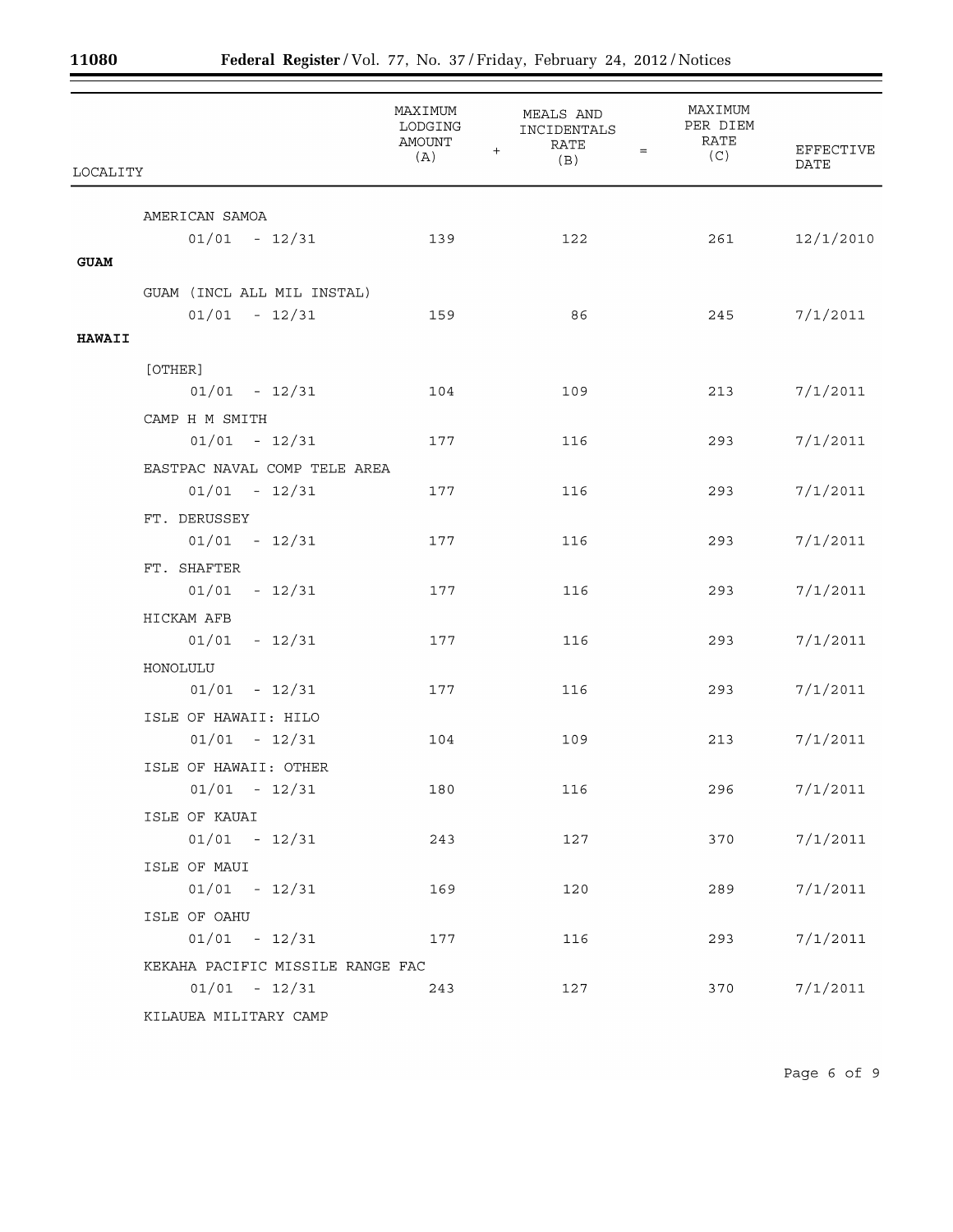|                          | MAXIMUM<br>LODGING<br>AMOUNT<br>(A) | MEALS AND<br>INCIDENTALS<br>RATE<br>$\ddot{}$<br>$=$<br>(B) | MAXIMUM<br>PER DIEM<br>RATE<br>(C) | <b>EFFECTIVE</b><br><b>DATE</b> |
|--------------------------|-------------------------------------|-------------------------------------------------------------|------------------------------------|---------------------------------|
| LOCALITY                 |                                     |                                                             |                                    |                                 |
| $01/01 - 12/31$          | 104                                 | 109                                                         | 213                                | 7/1/2011                        |
| LANAI                    |                                     |                                                             |                                    |                                 |
| $01/01 - 12/31$          | 249                                 | 145                                                         | 394                                | 7/1/2011                        |
| LUALUALEI NAVAL MAGAZINE |                                     |                                                             |                                    |                                 |
| $01/01 - 12/31$          | 177                                 | 116                                                         | 293                                | 7/1/2011                        |
| MCB HAWAII               |                                     |                                                             |                                    |                                 |
| $01/01 - 12/31$          | 177                                 | 116                                                         | 293                                | 7/1/2011                        |
| MOLOKAI                  |                                     |                                                             |                                    |                                 |
| $01/01 - 12/31$          | 131                                 | 97                                                          | 228                                | 7/1/2011                        |
| NAS BARBERS POINT        |                                     |                                                             |                                    |                                 |
| $01/01 - 12/31$          | 177                                 | 116                                                         | 293                                | 7/1/2011                        |
| PEARL HARBOR             |                                     |                                                             |                                    |                                 |
| $01/01 - 12/31$          | 177                                 | 116                                                         | 293                                | 7/1/2011                        |
| SCHOFIELD BARRACKS       |                                     |                                                             |                                    |                                 |
| $01/01 - 12/31$          | 177                                 | 116                                                         | 293                                | 7/1/2011                        |
| WHEELER ARMY AIRFIELD    |                                     |                                                             |                                    |                                 |
| $01/01 - 12/31$          | 177                                 | 116                                                         | 293                                | 7/1/2011                        |
| MIDWAY ISLANDS           |                                     |                                                             |                                    |                                 |
| MIDWAY ISLANDS           |                                     |                                                             |                                    |                                 |
| $01/01 - 12/31$          | 125                                 | 62                                                          | 187                                | 7/1/2011                        |
| NORTHERN MARIANA ISLANDS |                                     |                                                             |                                    |                                 |
| [OTHER]                  |                                     |                                                             |                                    |                                 |
| $01/01 - 12/31$          | 55                                  | 72                                                          | 127                                | 10/1/2002                       |
| ROTA                     |                                     |                                                             |                                    |                                 |
| $01/01 - 12/31$          | 130                                 | 93                                                          | 223                                | 7/1/2011                        |
| SAIPAN                   |                                     |                                                             |                                    |                                 |
| $01/01 - 12/31$          | 121                                 | 94                                                          | 215                                | 7/1/2011                        |
| TINIAN                   |                                     |                                                             |                                    |                                 |
| $01/01 - 12/31$          | 85                                  | 74                                                          | 159                                | 7/1/2011                        |
| PUERTO RICO              |                                     |                                                             |                                    |                                 |
| [OTHER]                  |                                     |                                                             |                                    |                                 |
| $01/01 - 12/31$          | 62                                  | 57                                                          | 119                                | 10/1/2002                       |
| AGUADILLA                |                                     |                                                             |                                    |                                 |

Page 7 of 9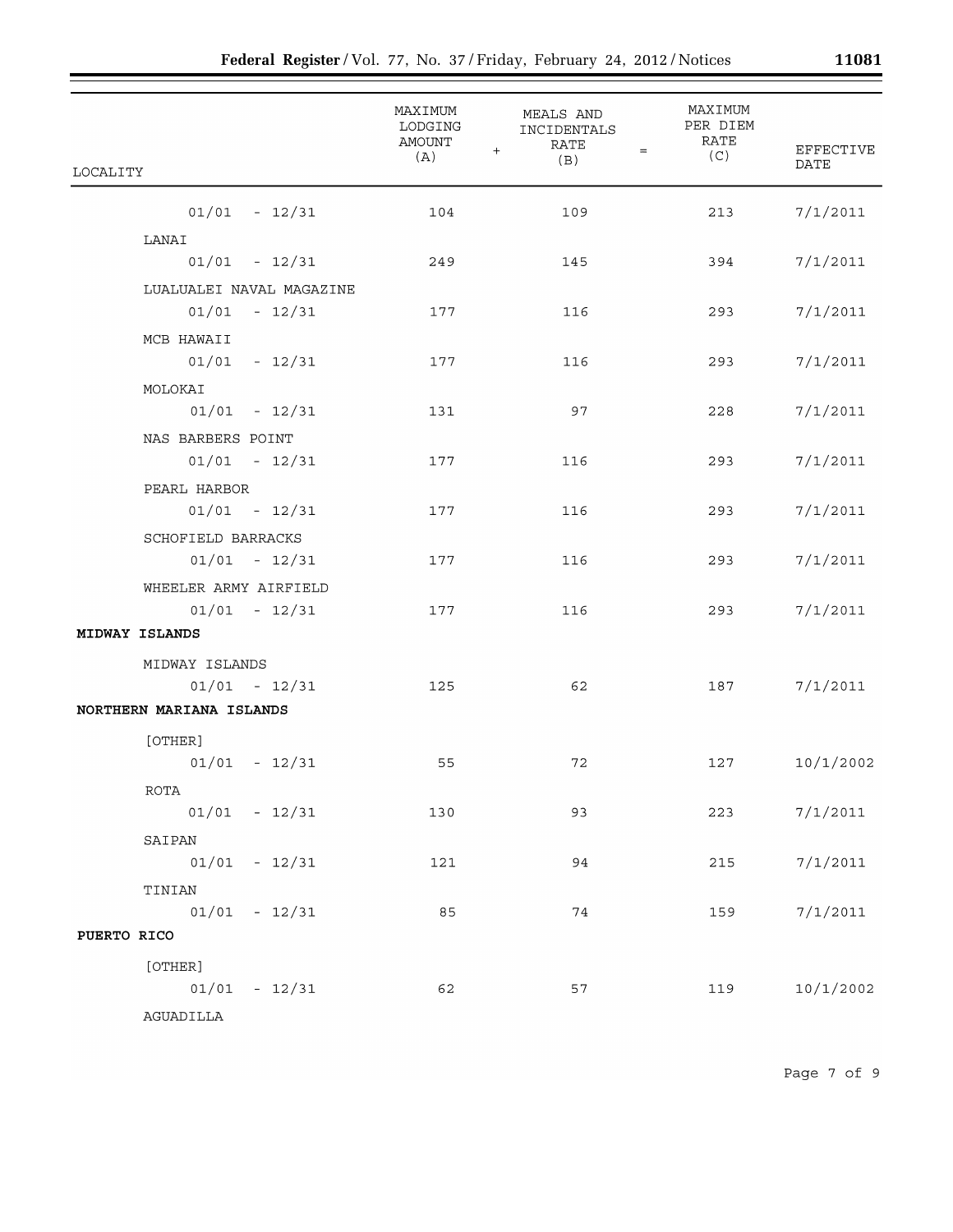$\equiv$ 

| LOCALITY                                  | MAXIMUM<br>LODGING<br>AMOUNT<br>$+$<br>(A) | MEALS AND<br>INCIDENTALS<br><b>RATE</b><br>$=$<br>(B) | MAXIMUM<br>PER DIEM<br>RATE<br>(C) | <b>EFFECTIVE</b><br><b>DATE</b> |
|-------------------------------------------|--------------------------------------------|-------------------------------------------------------|------------------------------------|---------------------------------|
| $01/01 - 12/31$                           | 124                                        | 113                                                   | 237                                | 9/1/2010                        |
| BAYAMON                                   |                                            |                                                       |                                    |                                 |
| $01/01 - 12/31$                           | 195                                        | 128                                                   | 323                                | 9/1/2010                        |
| CAROLINA                                  |                                            |                                                       |                                    |                                 |
| $01/01 - 12/31$                           | 195                                        | 128                                                   | 323                                | 9/1/2010                        |
| CEIBA                                     |                                            |                                                       |                                    |                                 |
| $01/01 - 12/31$                           | 210                                        | 141                                                   | 351                                | 11/1/2010                       |
| CULEBRA                                   |                                            |                                                       |                                    |                                 |
| $01/01 - 12/31$                           | 150                                        | 98                                                    | 248                                | 3/1/2012                        |
| FAJARDO [INCL ROOSEVELT RDS NAVSTAT]      |                                            |                                                       |                                    |                                 |
| $01/01 - 12/31$                           | 210                                        | 141                                                   | 351                                | 11/1/2010                       |
| FT. BUCHANAN [INCL GSA SVC CTR, GUAYNABO] |                                            |                                                       |                                    |                                 |
| $01/01 - 12/31$                           | 195                                        | 128                                                   | 323                                | 9/1/2010                        |
| HUMACAO                                   |                                            |                                                       |                                    |                                 |
| $01/01 - 12/31$                           | 210                                        | 141                                                   | 351                                | 11/1/2010                       |
| LUIS MUNOZ MARIN IAP AGS                  |                                            |                                                       |                                    |                                 |
| $01/01 - 12/31$                           | 195                                        | 128                                                   | 323                                | 9/1/2010                        |
| LUQUILLO                                  |                                            |                                                       |                                    |                                 |
| $01/01 - 12/31$                           | 210                                        | 141                                                   | 351                                | 11/1/2010                       |
| MAYAGUEZ                                  |                                            |                                                       |                                    |                                 |
| $01/01 - 12/31$                           | 109                                        | 112                                                   | 221                                | 9/1/2010                        |
| PONCE                                     |                                            |                                                       |                                    |                                 |
| $01/01$ - $12/31$                         | 149                                        | 87                                                    | 236                                | 9/1/2010                        |
| SABANA SECA [INCL ALL MILITARY]           |                                            |                                                       |                                    |                                 |
| $01/01 - 12/31$                           | 195                                        | 128                                                   | 323                                | 9/1/2010                        |
| SAN JUAN & NAV RES STA                    |                                            |                                                       |                                    |                                 |
| $01/01 - 12/31$                           | 195                                        | 128                                                   | 323                                | 9/1/2010                        |
| VIEQUES                                   |                                            |                                                       |                                    |                                 |
| $01/01 - 12/31$                           | 175                                        | 95                                                    | 270                                | 3/1/2012                        |
| VIRGIN ISLANDS (U.S.)                     |                                            |                                                       |                                    |                                 |
| ST. CROIX                                 |                                            |                                                       |                                    |                                 |
| 04/15<br>$-12/14$                         | 135                                        | 92                                                    | 227                                | 5/1/2006                        |
| $12/15 - 04/14$                           | 187                                        | 97                                                    | 284                                | 5/1/2006                        |

Ξ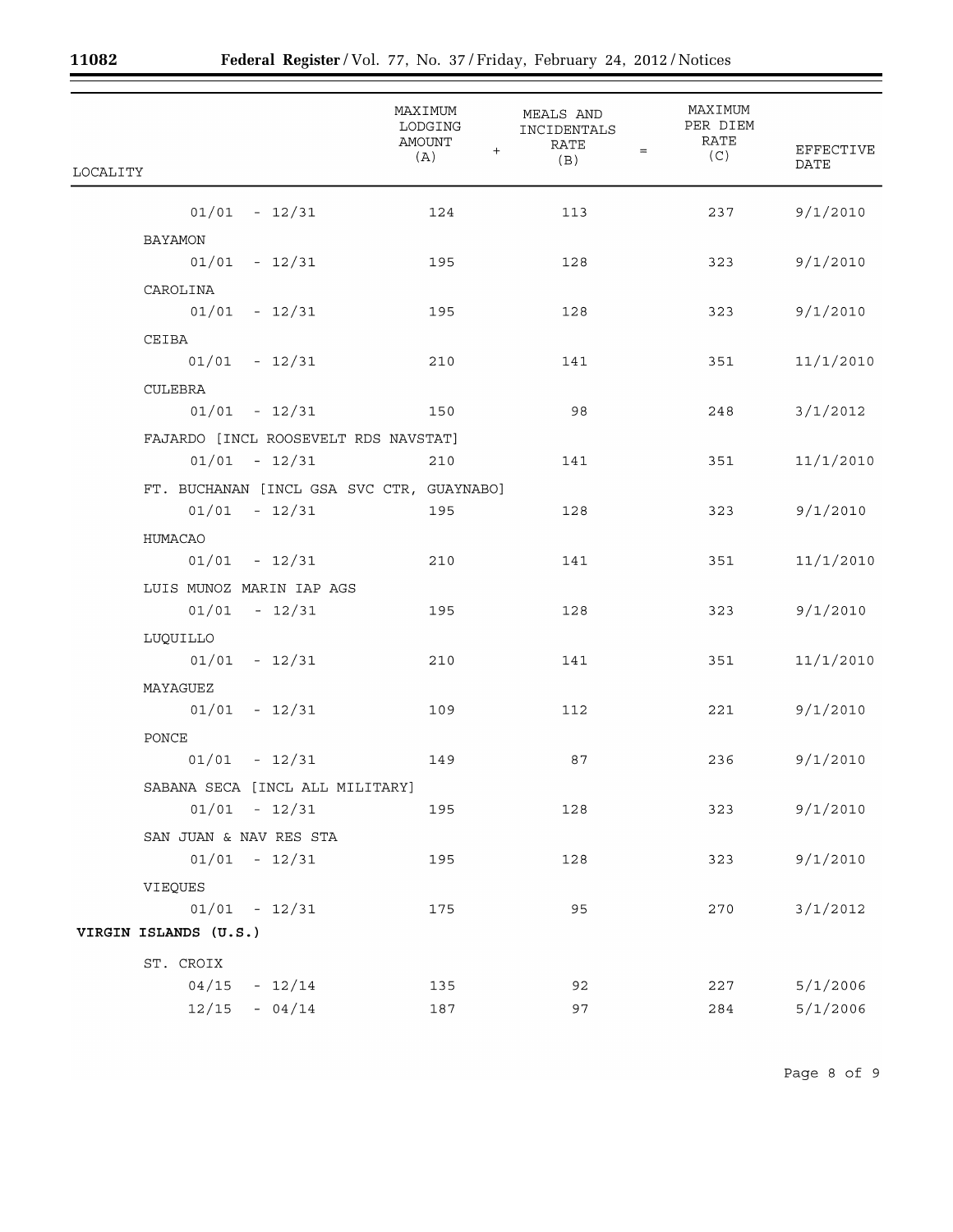| LOCALITY           | MAXIMUM<br>LODGING<br>AMOUNT<br>(A) | <b>MEALS AND</b><br><b>INCIDENTALS</b><br>RATE<br>$+$<br>(B) | MAXIMUM<br>PER DIEM<br>RATE<br>$=$<br>(C) | EFFECTIVE<br>DATE |
|--------------------|-------------------------------------|--------------------------------------------------------------|-------------------------------------------|-------------------|
|                    |                                     |                                                              |                                           |                   |
| ST. JOHN           |                                     |                                                              |                                           |                   |
| $04/15 - 12/14$    | 163                                 | 98                                                           | 261                                       | 5/1/2006          |
| $12/15 - 04/14$    | 220                                 | 104                                                          | 324                                       | 5/1/2006          |
| ST.<br>THOMAS      |                                     |                                                              |                                           |                   |
| $04/15 - 12/14$    | 240                                 | 105                                                          | 345                                       | 5/1/2006          |
| $12/15 - 04/14$    | 299                                 | 111                                                          | 410                                       | 5/1/2006          |
| <b>WAKE ISLAND</b> |                                     |                                                              |                                           |                   |
| WAKE ISLAND        |                                     |                                                              |                                           |                   |
| $01/01 - 12/31$    | 145                                 | 42                                                           | 187                                       | 7/1/2011          |